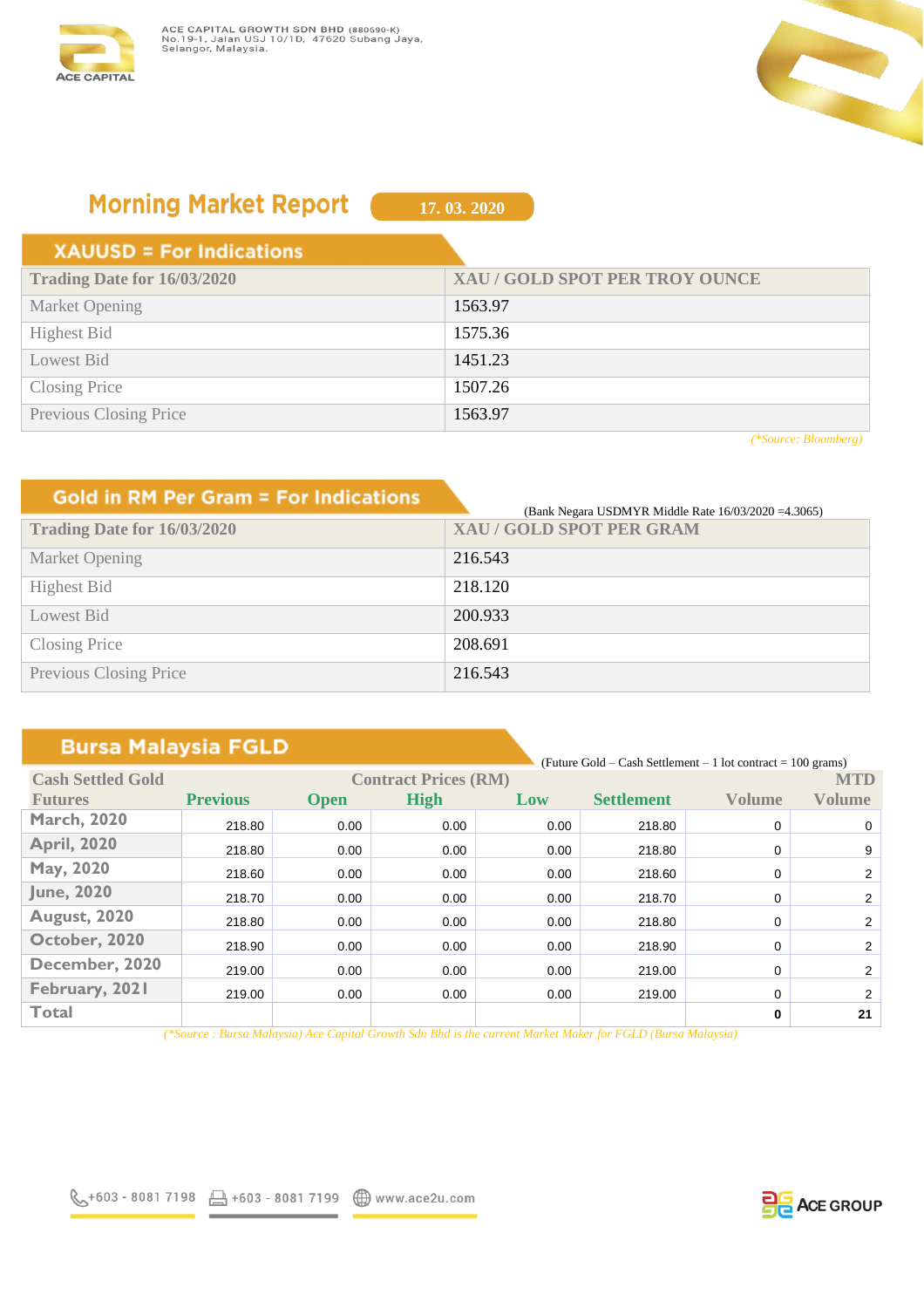



# **Fundamental News**

Precious metal prices collapsed on Monday, with platinum plunging to a 17-1/2 year low as investors opted for cash after a U.S. rate cut failed to stem a coronavirus-led sell-off.

Platinum fell as much as 26%, heading for its biggest one-day loss on record, while palladium dropped by nearly 18%, silver almost 20%, and gold more than 5% to break below the key psychological level f \$1,500 an ounce.

By 1350 GMT, spot gold was down 4.5% at \$1,460.70 per ounce, while U.S. gold futures were 4% lower at \$1,455.40 per ounce.

Platinum was down 14.6% to \$650 per ounce, having earlier dipped to its lowest since October 2002 at \$558.

Silver was 15% lower at \$12.47 after hitting its lowest since January 2009, while palladium was down 15.7% to \$1,522.50.

Precious metals were caught up in a broader market sell-off as coronavirus continued to spread rapidly, with some investors obliged to sell assets to cover margin calls.

"Overall, investors are mainly looking for cash. They're liquidating any assets they have, even gold," said Hussein Sayed, chief market strategist at FXTM.

"At this stage, we're almost sure recession will hit the global economy," he said. "The longer this virus stays, the more countries announce emergency measures, the more the lockdown period continues, the more sentiment will worsen."

Stocks found little support from the U.S. Federal Reserve slashing interest rates to near zero and restarting bond buying to cushion the economy from the virus-led impact.

The coronavirus outbreak has claimed more than 6,500 lives worldwide and triggered panic across markets, prompting central banks around the globe to push through support measures to temper the economic fallout.

European Union finance ministers plan to agree on Monday on a coordinated economic response to the pandemic.

"It's a continued hunt for cash for liquidity. Everything is being sold, market participants are throwing in the towel just leaving the exits, and when everybody wants to exit there is a massive sell off in particular in very illiquid markets like PGMs," Commerzbank analyst Carsten Fritsch said.

The more industrial precious metals also tend to suffer from the threat of a downturn in economic activity, with autocatalyst metals platinum and palladium particularly sensitive to expectations for falling car sales.

*(\*Source Reuters)*

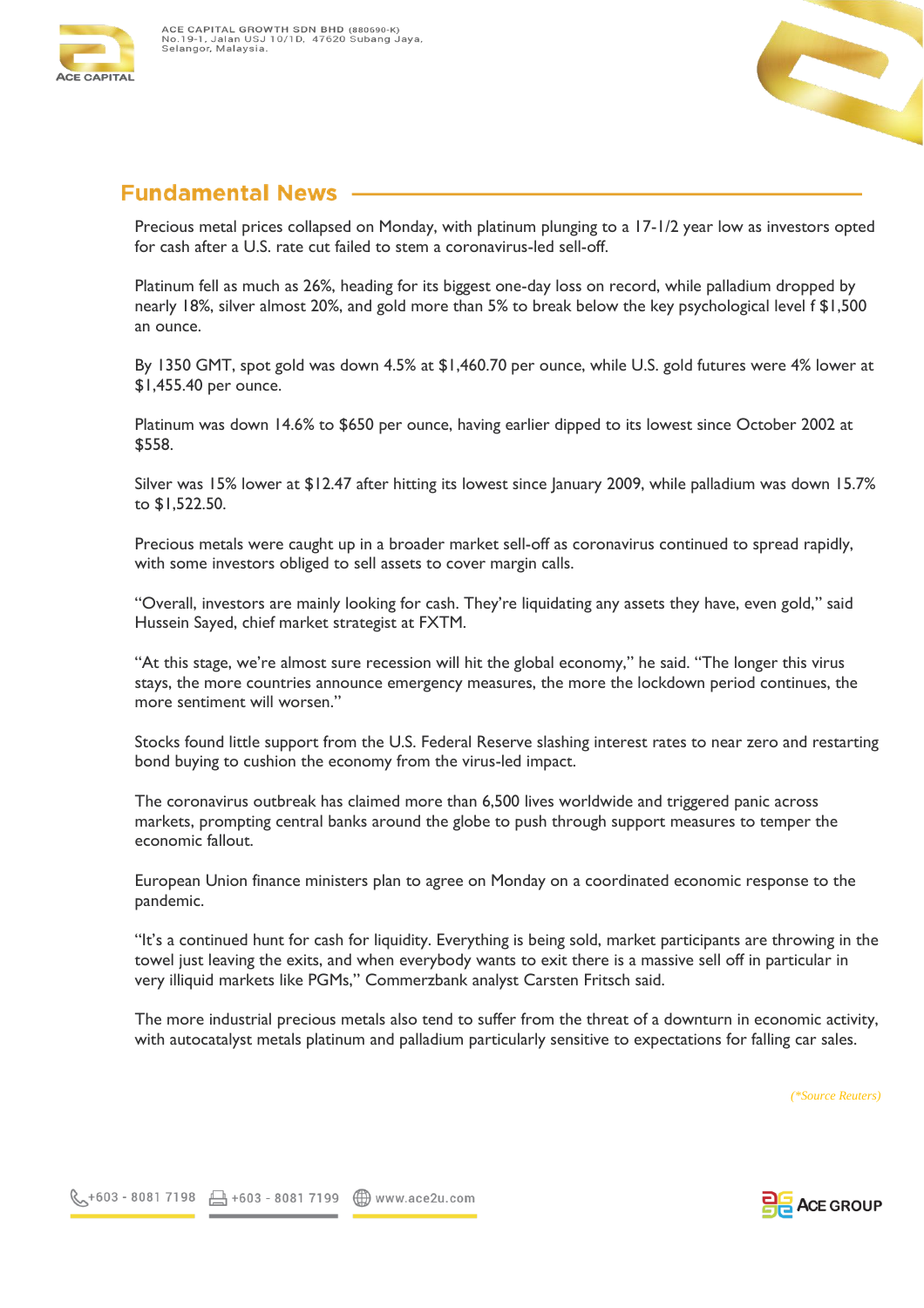



#### **Data Forthcoming Release -**

| <b>Time: Malaysia</b> | <b>Country</b> | <b>Today's Event</b>      | <b>Forecast</b> | <b>Previous</b> |
|-----------------------|----------------|---------------------------|-----------------|-----------------|
| 3.25 AM               | <b>USD</b>     | President Trump Speaks    |                 |                 |
| 4.00 AM               | <b>USD</b>     | TIC Long-Term Purchases   | 72.5B           | 85.6B           |
| 8.30 PM               | <b>USD</b>     | Core Retail Sales m/m     | 0.1%            | 0.3%            |
|                       | <b>USD</b>     | Retail Sales m/m          | 0.2%            | 0.3%            |
| 9.15 PM               | <b>USD</b>     | Capacity Utilization Rate | 77.1%           | 76.8%           |
|                       | <b>USD</b>     | Industrial Production m/m | 0.4%            | $-0.3%$         |
| 10.00 PM              | <b>USD</b>     | Business Inventories m/m  | $-0.1%$         | 0.1%            |
|                       | <b>USD</b>     | JOLTS Job Openings        | 6.40M           | 6.42M           |
|                       | <b>USD</b>     | NAHB Housing Market Index | 74              | 74              |
|                       |                |                           |                 |                 |
|                       |                |                           |                 |                 |
|                       |                |                           |                 |                 |

### Pivot Point Technical Analysia/ Support and Resistance

| Period | <b>Resistance 2</b> | <b>Resistance</b> 1 | <b>Pivot Point</b> | <b>Support</b> | Support 2 |
|--------|---------------------|---------------------|--------------------|----------------|-----------|
| Gold   | 635.41              | 571.34              |                    | 1447.21        | 387.15    |
|        |                     |                     |                    |                |           |

#### **Disclaimer:**

*ACE CAPITAL GROWTH SDN BHD (880690-K) does not provide trading and investments advice to its customers. The information provided in this report constitutes market commentary only and Ace Capital Growth assumes no liability whatsoever for the accuracy and/ or any use of the information contained in this report and expresses no solicitation to buy or sell OTC products, futures, or options on futures contract. The customer should not regard any views or opinions given in this report as being investment or trading advice. Ace Capital Growth shall have no liability whatsoever for any view or opinion expressed in the report.*



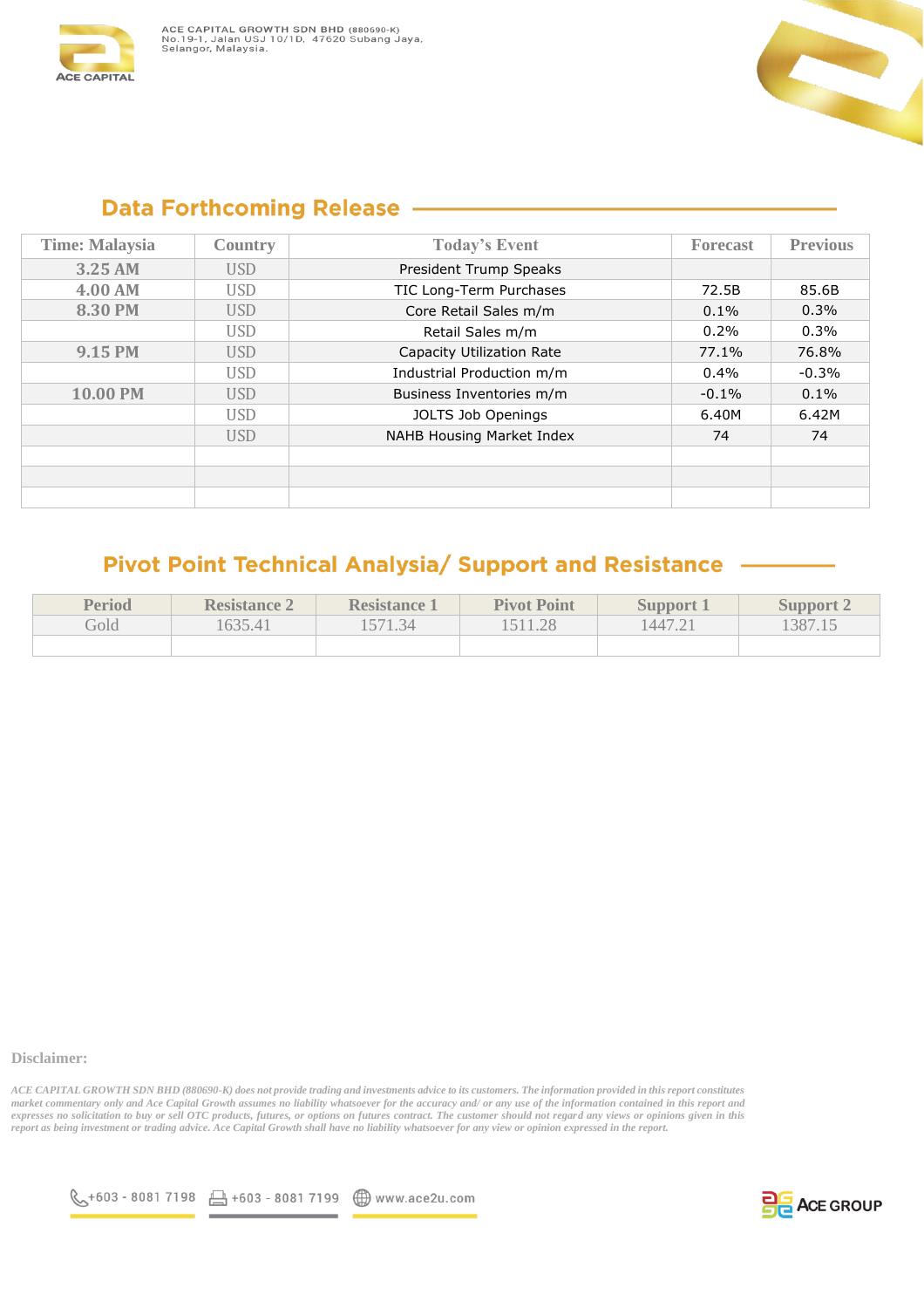

# 今日市场报告

**17. 03. 2020**

# 报价单位: 黄金 x 美元

| 交易日期 16/03/2020 | 黄金 (美元/盎司) |
|-----------------|------------|
| 开盘价             | 1563.97    |
| 最高价             | 1575.36    |
| 最低价             | 1451.23    |
| 收盘价             | 1507.26    |
| 昨日收盘价           | 1563.97    |

*(\**资料来源*: Bloomberg)*

# 报价单位: 马币/克

(国家银行 美金马币中间汇率 16/03/2020 =4.3065)

| 交易日期 16/03/2020 | 黄金 (马币/克) |
|-----------------|-----------|
| 开盘价             | 216.543   |
| 最高价             | 218.120   |
| 最低价             | 200.933   |
| 闭市价             | 208.691   |
| 昨日闭市价           | 216.543   |

# 大马股票交易所 (FGLD) 黄金走势

|              |        |      |          |      |        | (黄金期货-现金交收-合同Ⅰ (手) = 100 公克) |                |
|--------------|--------|------|----------|------|--------|------------------------------|----------------|
| 现金交收 -       |        |      | 合同价格(RM) |      |        |                              | 本月至今           |
| 黄金           | 昨日收盘价  | 开盘   | 最高       | 最低   | 成交     | 交投量                          | 交投量            |
| 三月,<br>2020  | 218.80 | 0.00 | 0.00     | 0.00 | 218.80 | 0                            | $\mathbf 0$    |
| 四月,<br>2020  | 218.80 | 0.00 | 0.00     | 0.00 | 218.80 | $\mathbf{0}$                 | 9              |
| 五月,<br>2020  | 218.60 | 0.00 | 0.00     | 0.00 | 218.60 | 0                            | $\overline{2}$ |
| 六月,<br>2020  | 218.70 | 0.00 | 0.00     | 0.00 | 218.70 | 0                            | 2              |
| 八月,<br>2020  | 218.80 | 0.00 | 0.00     | 0.00 | 218.80 | 0                            | 2              |
| 十月,<br>2020  | 218.90 | 0.00 | 0.00     | 0.00 | 218.90 | 0                            | $\overline{2}$ |
| 十二月,<br>2020 | 219.00 | 0.00 | 0.00     | 0.00 | 219.00 | 0                            | $\overline{2}$ |
| 二月,<br>2021  | 219.00 | 0.00 | 0.00     | 0.00 | 219.00 | 0                            | $\overline{2}$ |
| <b>Total</b> |        |      |          |      |        | 0                            | 21             |

 *(\**资料来源 *:*大马股票交易所*) Ace Capital Growth Sdn Bhd* 乃马股交易所的黄金期货报价商



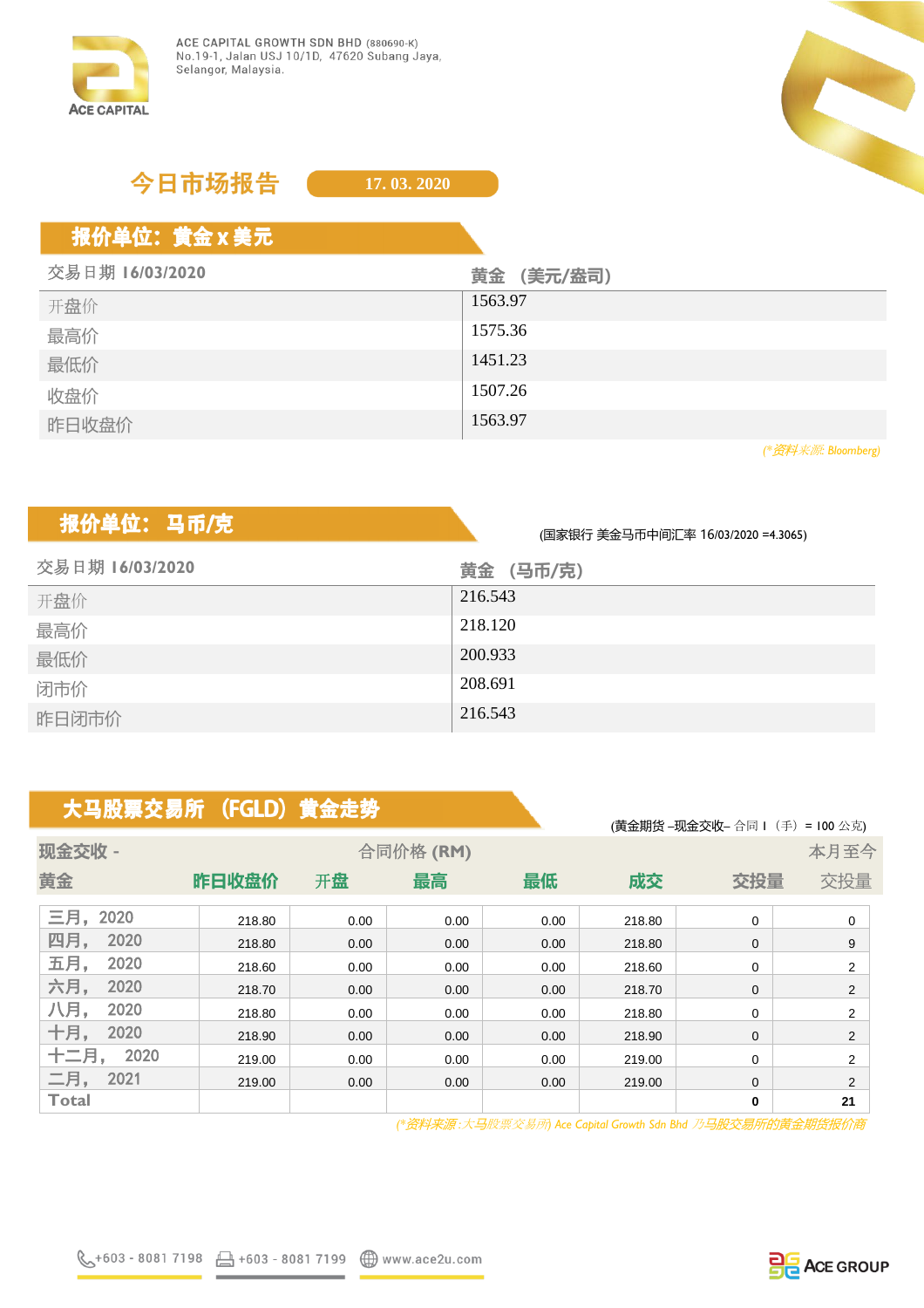



## 新闻摘录

铂金周一一度狂跌近 27%,至 2002 年以来的最低水平,金价下跌逾 5%,因美国第二次紧急降息 未能消除市场对新冠疫情的担忧, 投资者纷纷抛售贵金属套现。

钯金劲跌 11%,报每盎司 1,609.45 美元,此前触及去年 8 月底以来最低 1,481.53 美元。白银崩跌 12.5%,报每盎司 12.84 美元,此前触及 2009 年以来最低的 11.76 美元。

1811 GMT,铂金暴跌 13.7%,报每盎司 656.98 美元,有望创下有记录以来最大日跌幅,现货金下 跌 2.6%,报每盎司 1,490.01 美元。美国黄金期货下跌 2%,收报每盎司 1,486.5 美元。

"抛售套现仍是金市的常态,"道明证券大宗商品策略师 Ryan McKay 表示,"这与金融危机期间的情 况类似,当时金价与股市一道,在好几个月的时间里一直处于相当低的水平。"

金价也跌破 200 日移动均线,这被视为看跌信号。

随着新冠疫情继续迅速蔓延,贵金属与更大范围的市场一起遭抛售,一些投资者为满足追加保证金 要求被迫卖出资产。

美国公债收益率下降,股市暴跌,油价跳水。

"另外,行业因素对白银、铂金和钯金等金属施压,"McKay 表示。

"在这种环境下,汽车市场将非常疲软,正如我们在中国看到的那样,工业需求明显在下降。我们 正在关注潜在的衰退型环境。"

用于生产汽车自动催化剂的铂金和钯金对汽车销量下降的预期尤为敏感。

*(\**资料来源: *Reuters)*